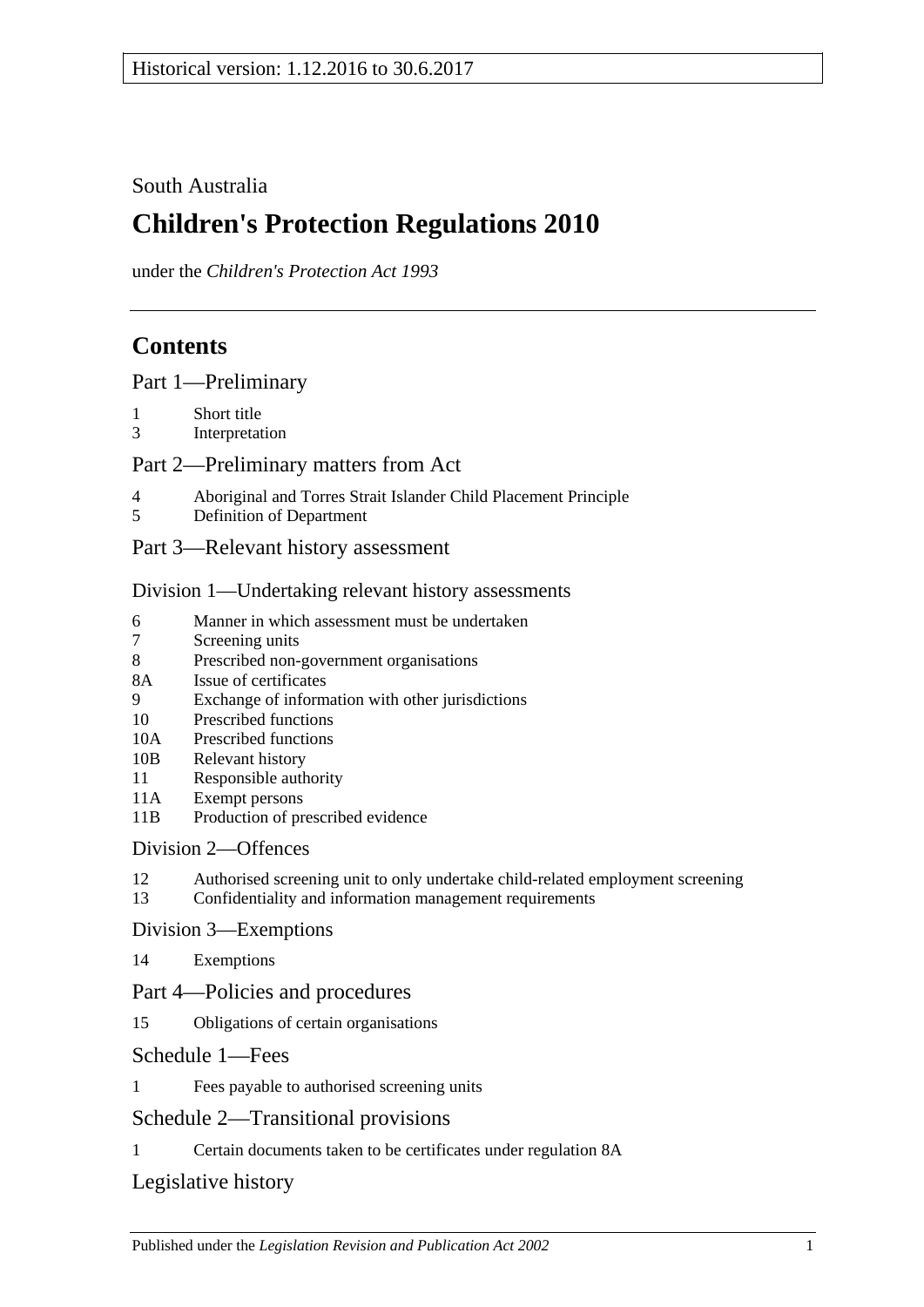# <span id="page-1-0"></span>**Part 1—Preliminary**

#### <span id="page-1-1"></span>**1—Short title**

These regulations may be cited as the *Children's Protection Regulations 2010*.

### <span id="page-1-2"></span>**3—Interpretation**

(1) In these regulations—

*ACC* means the Australian Crime Commission established under the *Australian Crime Commission Act 2002* of the Commonwealth;

*Act* means the *[Children's Protection Act](http://www.legislation.sa.gov.au/index.aspx?action=legref&type=act&legtitle=Childrens%20Protection%20Act%201993) 1993*;

*authorised screening unit* means a person or body established as, or declared to be, an authorised screening unit under [regulation](#page-3-4) 7(1);

*child-related employment screening* means undertaking an assessment of information about a person for the purpose of determining whether the person may pose a risk to the safety of children if he or she—

- (a) is appointed to, or is engaged to act in, a prescribed position; or
- (b) were to perform a prescribed function,

both within the meaning of section 8B of the Act;

*CrimTrac* means the CrimTrac Agency established under the *Public Service Act 1999* of the Commonwealth;

*disability* has the same meaning as in the *[Disability Services Act](http://www.legislation.sa.gov.au/index.aspx?action=legref&type=act&legtitle=Disability%20Services%20Act%201993) 1993*;

*disability services* has the same meaning as in the *[Disability Services Act](http://www.legislation.sa.gov.au/index.aspx?action=legref&type=act&legtitle=Disability%20Services%20Act%201993) 1993*;

*interstate authorised screening unit* means a person or body declared to be an interstate authorised screening unit under [regulation](#page-4-2) 7(2);

*interstate spent conviction* means a conviction that is spent under a corresponding law (within the meaning of the *[Spent Convictions Act](http://www.legislation.sa.gov.au/index.aspx?action=legref&type=act&legtitle=Spent%20Convictions%20Act%202009) 2009*);

*prescribed passenger transport service* means a service in which—

- (a) passengers are carried for a fare or other consideration (including under a hire or charter arrangement or for consideration provided by a third party) by means of a vehicle; and
- (b) the passengers are, or may include, children (whether or not any passengers so carried are, in fact, children);

*vehicle* means—

- (a) a motor vehicle (within the meaning of the *[Passenger Transport Act](http://www.legislation.sa.gov.au/index.aspx?action=legref&type=act&legtitle=Passenger%20Transport%20Act%201994) 1994*);
- (b) a vehicle drawn by an animal,

but does not include a vehicle operated on a railway or tramway, a vessel or an aeroplane.

(2) A term or phrase used in these regulations that is used in section 8B or 8BA of the Act has the same meaning as in that section.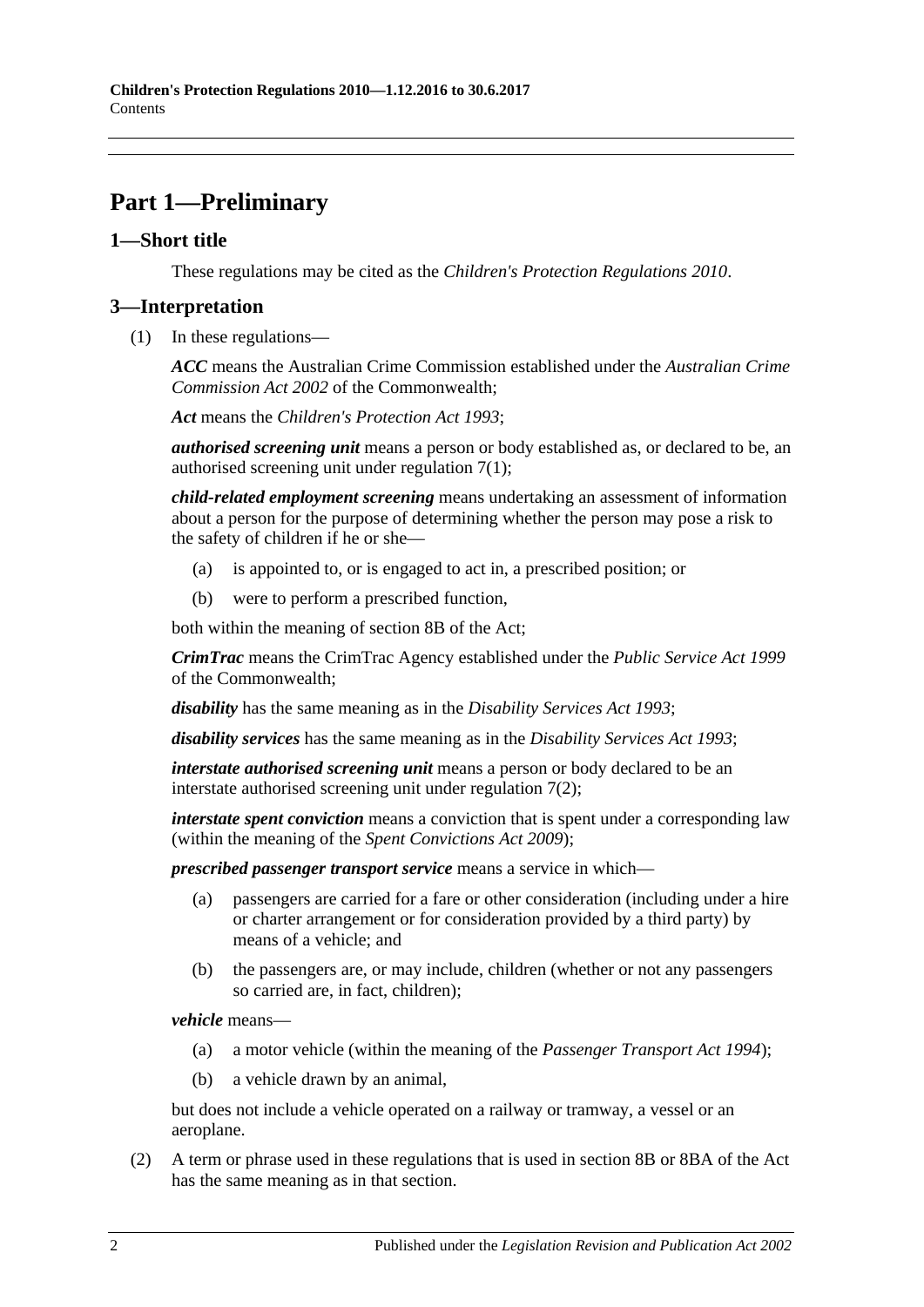(3) In these regulations, a reference to the Chief Executive includes a reference to a delegate of the Chief Executive.

## <span id="page-2-0"></span>**Part 2—Preliminary matters from Act**

#### <span id="page-2-1"></span>**4—Aboriginal and Torres Strait Islander Child Placement Principle**

- <span id="page-2-3"></span>(1) For the purposes of section 5(a1) of the Act, the Aboriginal and Torres Strait Islander Child Placement Principle is as follows:
	- (a) when dealing with a matter relating to placement of an Aboriginal or Torres Strait Islander child, consideration must be given to the child's cultural needs and identity;
	- (b) when an Aboriginal or Torres Strait Islander child is being placed in alternative care (other than care provided in a detention facility), consideration must be given to placing the child with the first in order of priority of the following persons who is available to provide the care:
		- (i) a member of the child's family, as determined by reference to Aboriginal or Torres Strait Islander culture;
		- (ii) a member of the child's community who has a relationship of responsibility for the child, as determined by reference to Aboriginal or Torres Strait Islander traditional practice or custom;
		- (iii) a member of the child's community, as determined by reference to Aboriginal or Torres Strait Islander traditional practice or custom;
		- (iv) a person—
			- (A) in the case of an Aboriginal child—of Aboriginal cultural background; or
			- (B) in the case of a Torres Strait Islander child—of Torres Strait Islander cultural background;
		- (v) a person who is able to ensure that the child maintains significant contact with the child's family (as determined by reference to Aboriginal or Torres Strait Islander culture), the child's community or communities and the child's culture;
	- (c) if the placement of a child in alternative care in accordance with [paragraph](#page-2-3) (b) is objected to by the child on reasonable grounds, consideration must be given to placing the child with the next person (determined in accordance with [paragraph](#page-2-3) (b)) available to provide the care.

#### <span id="page-2-2"></span>**5—Definition of Department**

For the purposes of the definition of *Department* in section 6(1) of the Act, the administrative unit that is responsible for assisting a Minister in the administration of the Act is prescribed.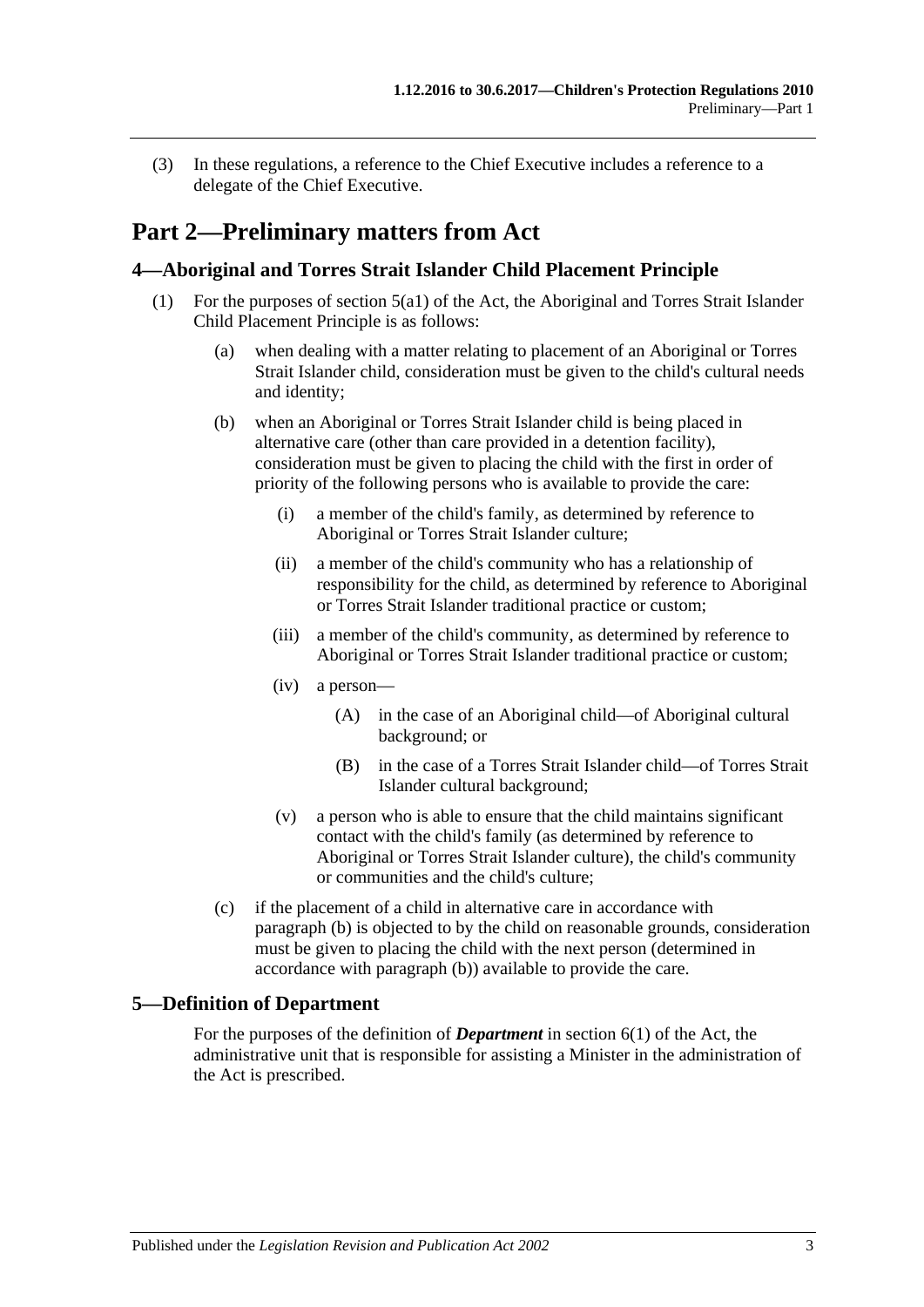# <span id="page-3-0"></span>**Part 3—Relevant history assessment**

### <span id="page-3-1"></span>**Division 1—Undertaking relevant history assessments**

#### <span id="page-3-2"></span>**6—Manner in which assessment must be undertaken**

- (1) Subject to [subregulation](#page-3-5) (1aa), for the purposes of section 8B of the Act, the responsible authority for an organisation to which that section applies must undertake an assessment of a person's relevant history by either of the following methods:
	- $(a)$  by—
		- (i) obtaining—
			- (A) a criminal history report (such as a National Police Certificate) relating to the person provided by South Australia Police or the ACC or an ACC accredited agency or broker; or
			- (B) other prescribed evidence of the person's relevant history; and
		- (ii) undertaking an assessment of that report or evidence, taking into account any information provided by the person for the assessment, for the purpose of determining whether the person may pose a risk to the safety of children;
	- (b) by having an authorised screening unit assess the relevant history of the person.
- <span id="page-3-5"></span>(1aa) For the purposes of section 8B of the Act, an assessment of the relevant history of a person who provides a prescribed passenger transport service is to be undertaken by having an authorised screening unit assess the relevant history of the person.
- (1a) For the purposes of section  $8B(A(3)(a)$  of the Act, an assessment of the relevant history of a person to whom that section applies is to be undertaken by—
	- (a) having an authorised screening unit assess the relevant history of the person; or
	- (b) obtaining a criminal history report prepared by the ACC or an ACC accredited agency or broker.
- <span id="page-3-7"></span><span id="page-3-6"></span>(1b) An assessment under this regulation (other than an assessment under [subregulation](#page-3-6) (1a)(b)) must be conducted in accordance with any relevant standards issued by the Chief Executive under section 8A(j) of the Act.
- (2) In this regulation—

*prescribed evidence* means evidence of a kind specified by the Chief Executive for the purposes of this regulation in standards referred to in [subregulation](#page-3-7) (1b).

#### <span id="page-3-4"></span><span id="page-3-3"></span>**7—Screening units**

- <span id="page-3-8"></span>(1) The Chief Executive may, as the Chief Executive thinks fit—
	- (a) establish authorised screening units; or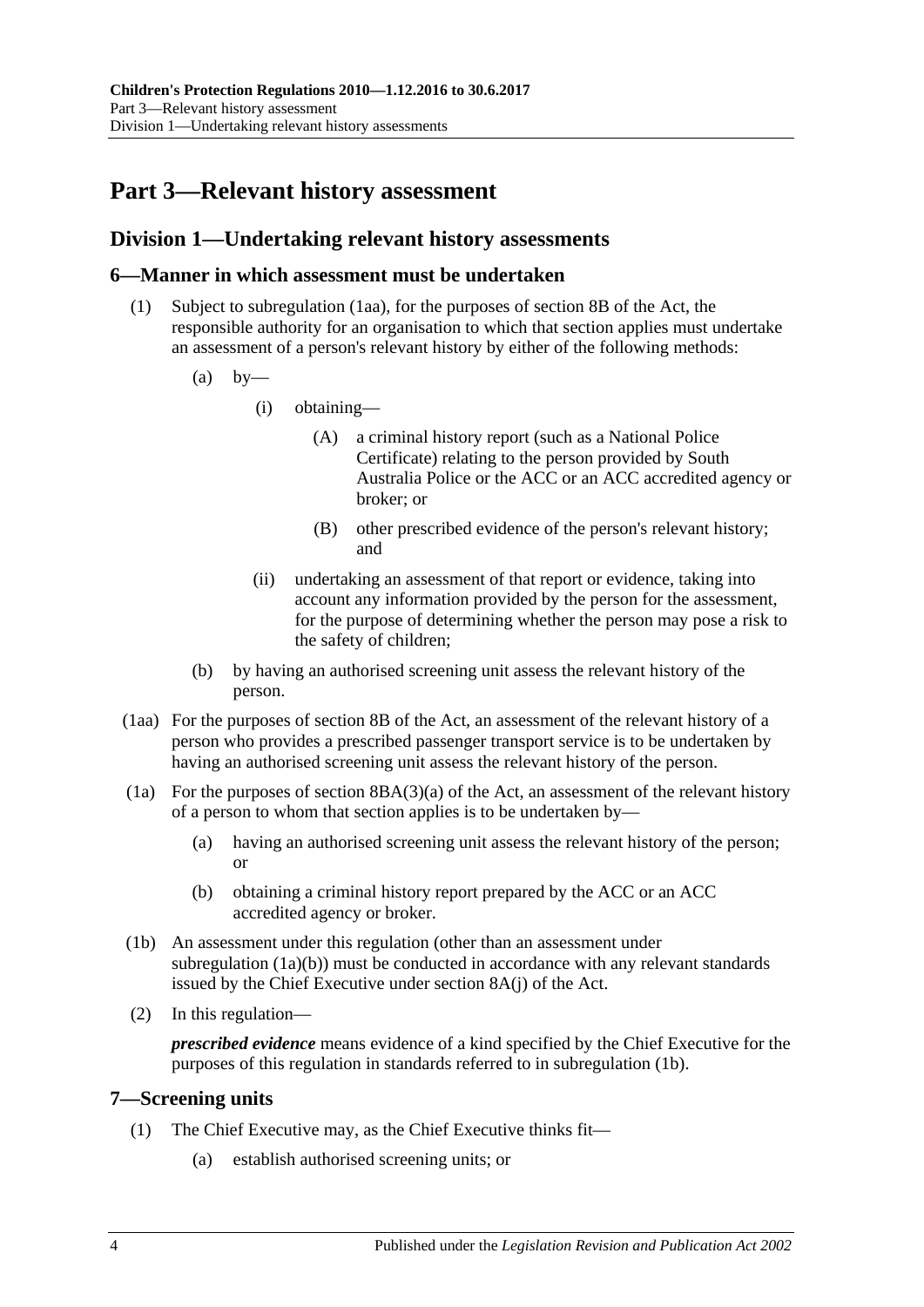(b) declare, by notice in the Gazette, that a person or body is an authorised screening unit,

for the purposes of undertaking assessments of a person's relevant history under the Act.

- <span id="page-4-2"></span>(2) The Chief Executive may, by notice in the Gazette, declare that a person or body is an interstate authorised screening unit for the purposes of these regulations.
- <span id="page-4-3"></span>(3) An authorised screening unit may undertake an assessment of a person's relevant history (where the assessment relates to the care and protection of children)—
	- (a) for the purpose of assessing the person's suitability for enrolment as an adult in secondary education; or
	- (b) if the assessment is required under a contract entered into with a State Government agency or instrumentality; or
	- (c) where a child is undertaking a workplace learning program in connection with an approved learning program (within the meaning of section 75D of the *[Education Act](http://www.legislation.sa.gov.au/index.aspx?action=legref&type=act&legtitle=Education%20Act%201972) 1972*).

#### <span id="page-4-0"></span>**8—Prescribed non-government organisations**

For the purposes of section  $8B(6)(c)$  of the Act, the following classes of non-government organisation are prescribed:

- (a) a non-government organisation that provides disability services wholly or partly for children;
- (b) a non-government organisation that provides a prescribed passenger transport service.

#### <span id="page-4-1"></span>**8A—Issue of certificates**

- (1) For the purposes of section 8B(7)(bb) of the Act, an authorised screening unit must, on completion of an assessment of a person's relevant history, issue a certificate to the person in accordance with this regulation.
- (2) A certificate—
	- (a) must be in a form approved by the Minister; and
	- (b) must contain the full name of the person to whom it relates; and
	- (c) must contain the date of issue of the certificate; and
	- (d) must contain a statement that "the relevant history of [*full name of person to whom certificate relates*] has been assessed by [*name of authorised screening unit*] and indicates/does not indicate [*as appropriate*] that [*full name of person to whom certificate relates*] poses a risk to the safety of children".
- (3) A certificate must not indicate that the person to whom the certificate relates is only suitable or authorised to perform specified prescribed functions (however a failure to comply with this subregulation will not invalidate a certificate).
- (4) A certificate may be issued to a person—
	- (a) by giving the certificate to the person personally; or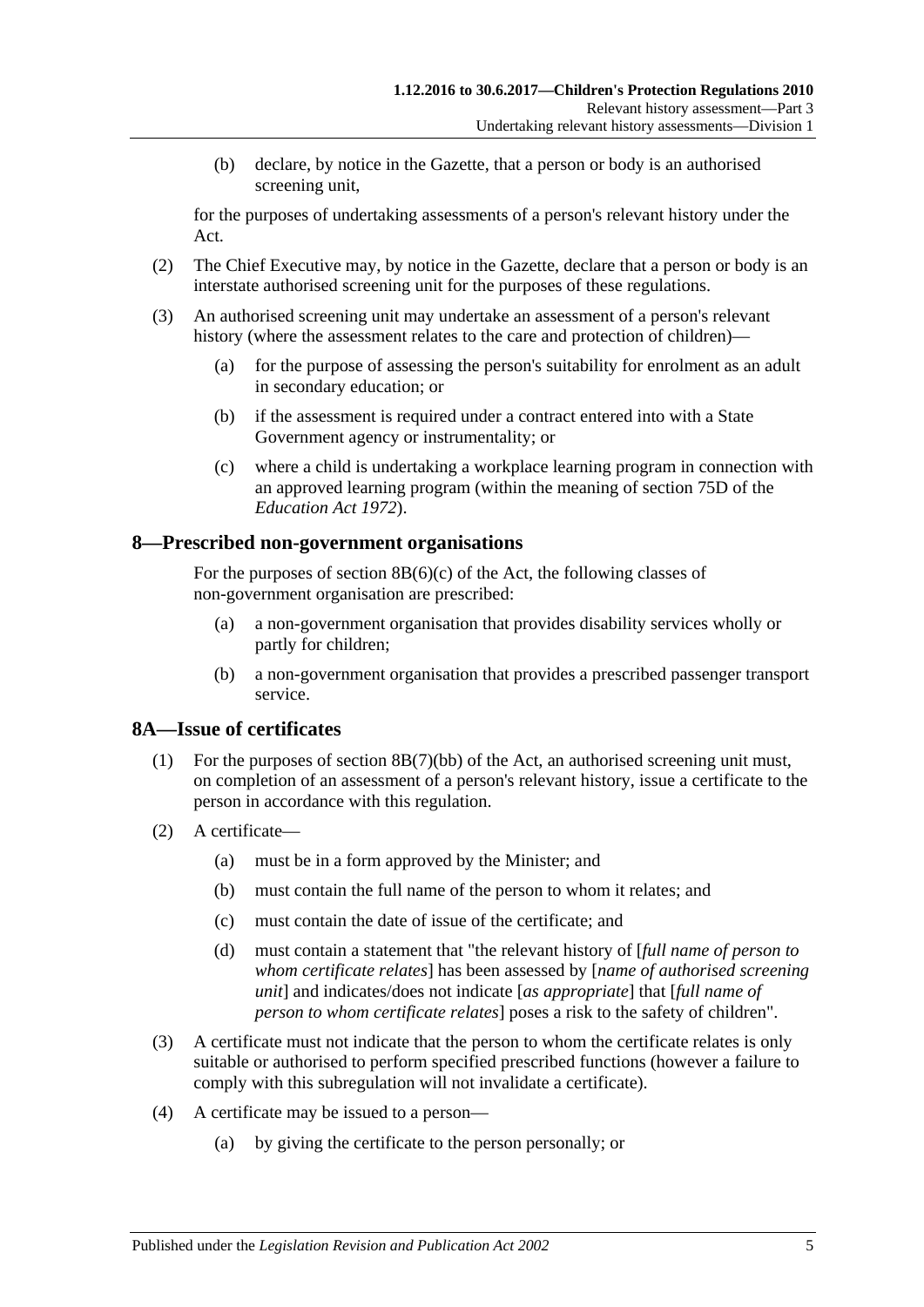- (b) by posting the certificate in an envelope addressed to the person at the person's last known residential or business address; or
- (c) by leaving the certificate for the person at the person's last known residential or business address with someone apparently over the age of 16 years; or
- (d) by transmitting a copy of the certificate by fax or email to a fax number or email address.
- (5) To avoid doubt, the issue of a certificate under this regulation does not amount to a representation that the person to whom the certificate relates is suitable or competent (however described) to work with children or perform a prescribed function.
- (6) No civil or criminal liability attaches to the Crown or any other person in relation to the issue of a certificate under this regulation in good faith and without negligence.

#### <span id="page-5-0"></span>**9—Exchange of information with other jurisdictions**

Despite any other Act or law, information forming part of a person's relevant history (other than information under paragraph (a)(v) of the definition of *relevant history* in section 8B of the Act) may be provided by the Crown, or an agency or instrumentality of the Crown, to—

(b) an interstate authorised screening unit for the purpose of undertaking child-related employment screening as authorised or required under a law of another State or Territory, or of the Commonwealth.

#### <span id="page-5-1"></span>**10—Prescribed functions**

For the purposes of paragraph (c) of the definition of *prescribed functions* in section 8B(8) of the Act, the following kinds of records are prescribed, where such records relate to a child or children:

- (a) records of an educational or child care service;
- (b) records of a health service (within the meaning of the *[Health Care Act](http://www.legislation.sa.gov.au/index.aspx?action=legref&type=act&legtitle=Health%20Care%20Act%202008) 2008*);
- (c) records of a disability service (within the meaning of the *[Disability Services](http://www.legislation.sa.gov.au/index.aspx?action=legref&type=act&legtitle=Disability%20Services%20Act%201993)  Act [1993](http://www.legislation.sa.gov.au/index.aspx?action=legref&type=act&legtitle=Disability%20Services%20Act%201993)*);
- (d) records made or kept in connection with the administration of the *[Children's](http://www.legislation.sa.gov.au/index.aspx?action=legref&type=act&legtitle=Childrens%20Protection%20Act%201993)  [Protection Act](http://www.legislation.sa.gov.au/index.aspx?action=legref&type=act&legtitle=Childrens%20Protection%20Act%201993) 1993*, the *[Family and Community Services Act](http://www.legislation.sa.gov.au/index.aspx?action=legref&type=act&legtitle=Family%20and%20Community%20Services%20Act%201972) 1972*, the *[Young Offenders Act](http://www.legislation.sa.gov.au/index.aspx?action=legref&type=act&legtitle=Young%20Offenders%20Act%201993) 1993*, the *[Youth Justice Administration Act](http://www.legislation.sa.gov.au/index.aspx?action=legref&type=act&legtitle=Youth%20Justice%20Administration%20Act%202016) 2016* or the *[Youth Court Act](http://www.legislation.sa.gov.au/index.aspx?action=legref&type=act&legtitle=Youth%20Court%20Act%201993) 1993*;
- (e) records relating to legal proceedings.

#### <span id="page-5-2"></span>**10A—Prescribed functions**

- (1) For the purposes of paragraph (d) of the definition of *prescribed functions* in section 8B(8) of the Act, the following functions are prescribed:
	- (a) the provision of overnight care;
	- (b) the provision of a prescribed passenger transport service.

**Note—**

Section 8B or 8BA of the Act may still apply in relation to a particular service involving the transportation of children even though the service is not a prescribed passenger transport service.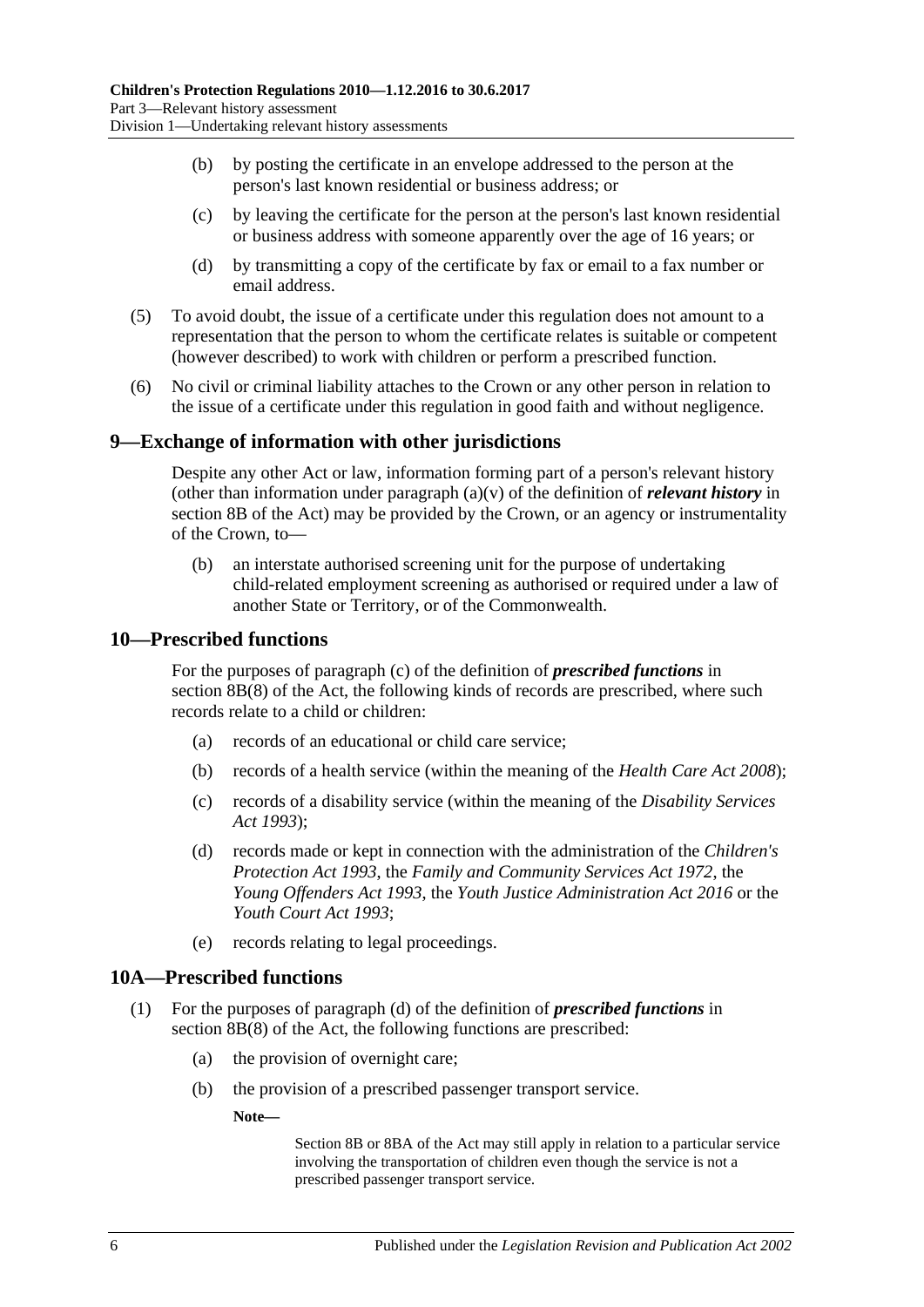(2) In this regulation—

*overnight care* means care provided to a child overnight and involving sleeping arrangements (whether such care is provided on a short term or ongoing basis).

#### <span id="page-6-0"></span>**10B—Relevant history**

- (1) For the purposes of paragraph (a)(v) of the definition of *relevant history* in section 8B(8) of the Act, the following persons and bodies are prescribed:
	- (a) the Department;
	- (b) the administrative unit that is, under a Minister, responsible for the administration of the *[Carers Recognition Act](http://www.legislation.sa.gov.au/index.aspx?action=legref&type=act&legtitle=Carers%20Recognition%20Act%202005) 2005*;
	- (c) the administrative unit that is, under a Minister, responsible for the administration of the *[Disability Services Act](http://www.legislation.sa.gov.au/index.aspx?action=legref&type=act&legtitle=Disability%20Services%20Act%201993) 1993*;
	- (d) the Courts Administration Authority;
	- (e) an authorised screening unit.
- (2) Information under paragraph (a)(v) of the definition of *relevant history* in section 8B(8) of the Act that is lawfully obtained or held by the Department is excluded from the ambit of that definition in respect of a relevant history assessment of a kind determined by the Chief Executive if the Chief Executive is not satisfied that the information relates to a person who has been responsible for harming a child.
- (3) Information is excluded from the ambit of the definition of *relevant history* in section 8B(8) of the Act in respect of a relevant history assessment of a kind determined by the Chief Executive if the Chief Executive determines, for reasons based on the nature and quality of the information or on other reasonable grounds, that the information should be so excluded.

#### <span id="page-6-1"></span>**11—Responsible authority**

For the purposes of the definition of *responsible authority* in section 8B(8) of the Act, each of the following bodies is approved:

- (a) the Association of Independent Schools of South Australia Incorporated;
- (b) the Catholic Church Endowment Society Incorporated;
- (c) the Lutheran Schools Association of South Australia, Northern Territory and Western Australia Incorporated.

#### <span id="page-6-2"></span>**11A—Exempt persons**

- <span id="page-6-3"></span>(1) For the purposes of section 8BA(2)(b) of the Act, the following persons, or persons of the following classes, are declared to be persons, or classes of persons, to whom that section does not apply:
	- (a) a person who is not a member of an organisation contemplated by section 8B(6) of the Act;
	- (b) a person who performs a prescribed function pursuant to a personal arrangement between the person and the parent or guardian of the relevant child or children (whether or not the arrangement involves payment to the person).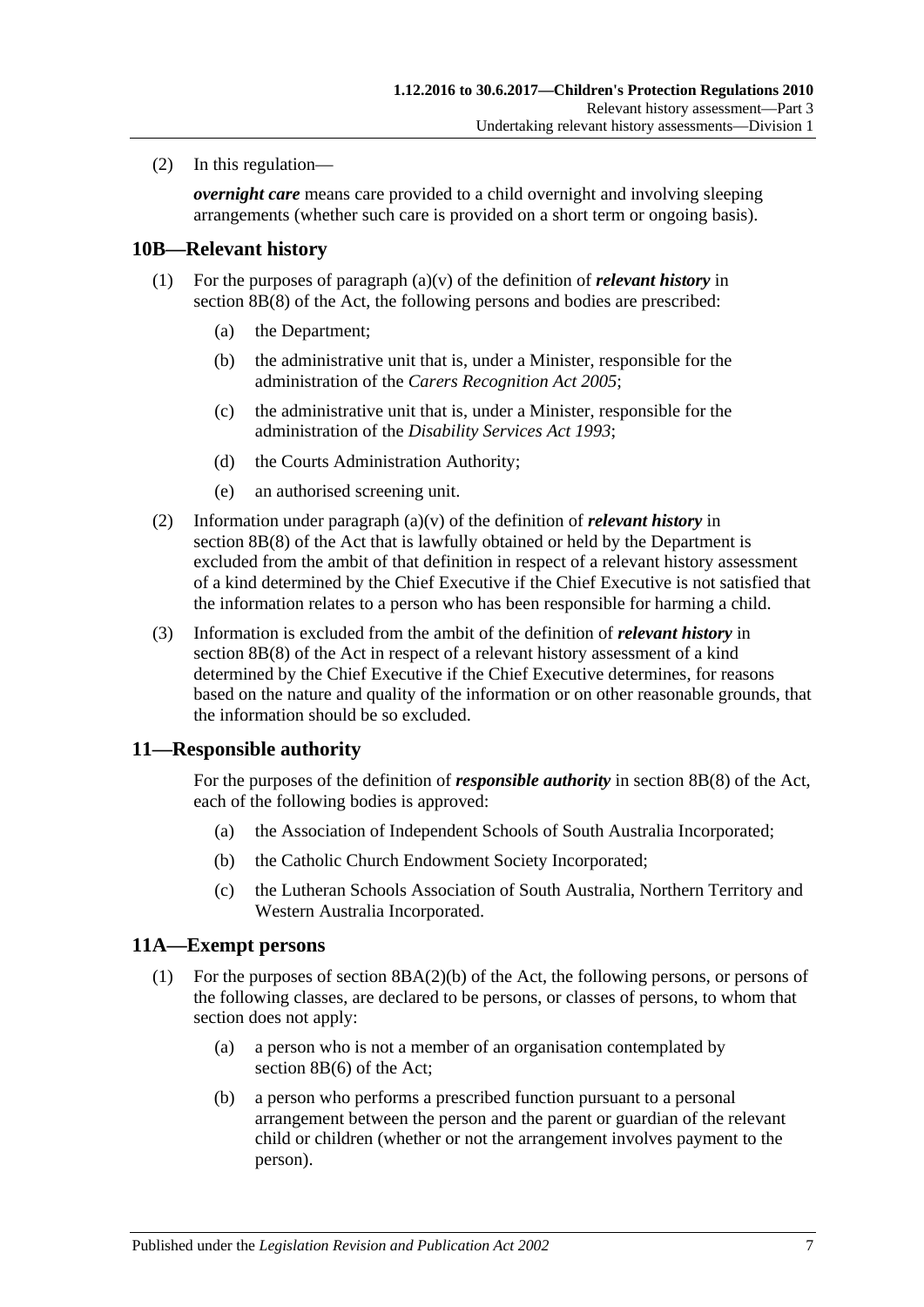(2) However, a person who provides a prescribed passenger transport service is excluded from the scope of [subregulation](#page-6-3)  $(1)(a)$ , whether or not he or she is a member of an organisation contemplated by section 8B(6) of the Act.

### <span id="page-7-0"></span>**11B—Production of prescribed evidence**

- (1) For the purposes of section  $8BA(5)(c)$  of the Act, a request under that subsection must—
	- (a) be made in writing; and
	- (b) set out the name of the person making the request and the name of the child to whom the request relates; and
	- (c) specify whether the person making the request is the parent, guardian or carer of the child.
- (2) For the purposes of section 8BA(5) of the Act, the following kinds of evidence are prescribed:
	- (a) in the case where the assessment of the person's relevant history is undertaken by an authorised screening unit—a certificate issued to the person under [regulation](#page-4-1) 8A within the  $\overline{3}$  years preceding the request under that subsection; or
	- (b) a criminal history report (such as a National Police Certificate) prepared by any of the following within the 3 years preceding the request under that subsection:
		- (i) South Australia Police;
		- (ii) CrimTrac or a CrimTrac accredited agency or broker;
		- (iii) the ACC or an ACC accredited agency or broker; or
	- (c) any other evidence of a kind approved by the Chief Executive for the purposes of this subregulation.

## <span id="page-7-1"></span>**Division 2—Offences**

### <span id="page-7-2"></span>**12—Authorised screening unit to only undertake child-related employment screening**

(1) An authorised screening unit must not undertake an assessment of prescribed information unless satisfied that the assessment is required for child-related employment screening or is otherwise authorised or required by law.

Maximum penalty: \$10 000.

(2) An authorised screening unit established by the Chief Executive under [regulation](#page-3-8) 7(1)(a) must not undertake any kind of assessment other than assessment of a person's relevant history for the purpose of child-related employment screening or a purpose authorised under [regulation](#page-4-3) 7(3) unless the authorised screening unit has been granted approval, in writing, by the Chief Executive to undertake assessments of that kind.

Maximum penalty: \$10 000.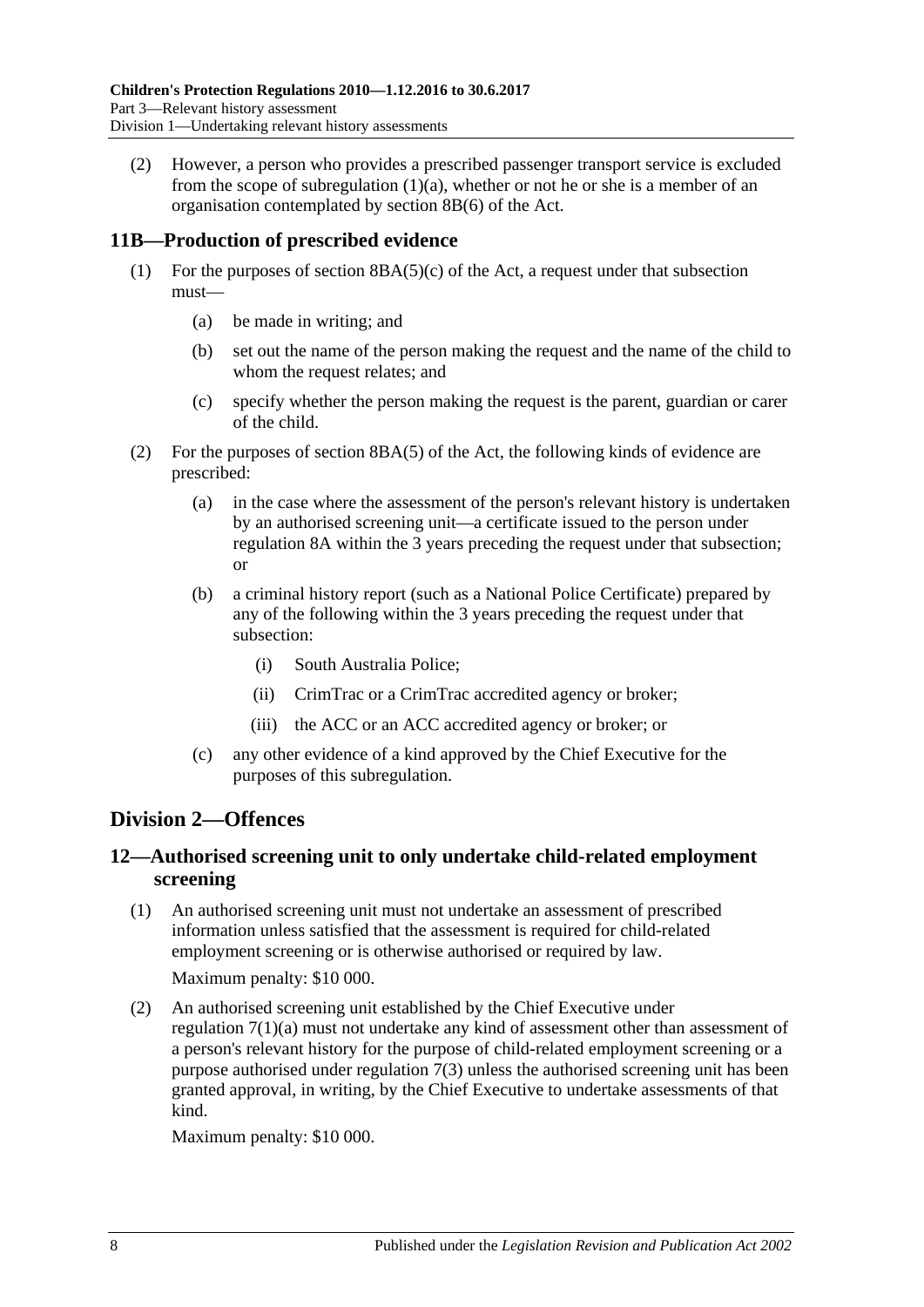- (3) The Chief Executive must not grant approval to an authorised screening unit to undertake a particular kind of assessment unless the Chief Executive is satisfied that the authorised screening unit has in place appropriate safeguards to ensure that prescribed information will not be used for the purpose of those assessments.
- (4) In this regulation—

*prescribed information* means—

- (a) information of a kind specified in subparagraph (ii), (iii), (iv) or  $(v)$  of paragraph (a) of the definition of *relevant history* in section 8B(8) of the Act; and
- (b) information relating to an interstate spent conviction.

#### <span id="page-8-0"></span>**13—Confidentiality and information management requirements**

- (1) A person who, in the course of carrying out functions of—
	- (a) a responsible authority; or
	- (b) an organisation to which a responsible authority communicates information forming part of a person's relevant history; or
	- (c) an organisation that prepares a relevant history report for a responsible authority; or
	- (d) an authorised screening unit,

has, or has had, access to information forming part of a person's relevant history must not disclose such information except—

- (e) to, or with the consent of, the person to whom the information relates; or
- (f) as may be authorised or required by law.

Maximum penalty: \$10 000.

- (2) The responsible authority for an organisation to which section 8B of the Act applies must ensure that information forming part of—
	- (a) a person's relevant history; or
	- (b) an assessment obtained from an authorised screening unit,

is dealt with in accordance with any standards for dealing with such information published from time to time by the Chief Executive (insofar as such standards are applicable to the organisation).

Maximum penalty: \$5 000.

#### <span id="page-8-1"></span>**Division 3—Exemptions**

#### <span id="page-8-3"></span><span id="page-8-2"></span>**14—Exemptions**

- (1) Pursuant to section 8D(1) of the Act, but subject to [subregulation](#page-9-0) (2), the following organisations, persons and positions are exempt from the application of section 8B(1) of the Act:
	- (a) an organisation that provides equipment, food or venues for children's parties or events and does not provide any other services;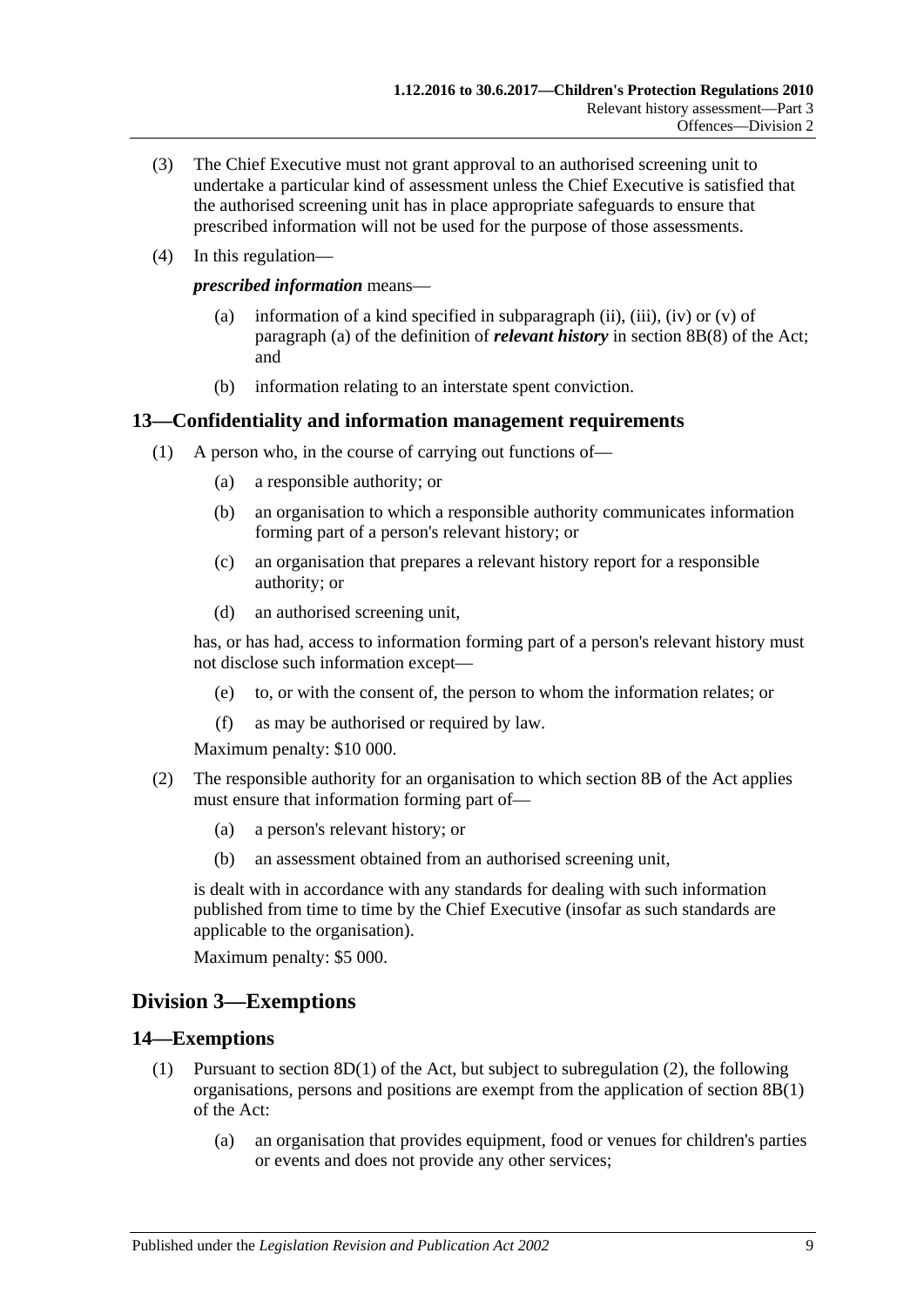- (b) a person who undertakes work on a voluntary basis to provide a service in his or her capacity as a parent or guardian of a child who is ordinarily provided with the service:
- (c) a person who undertakes work on a voluntary basis to provide a service and who is under 18 years of age;
- (d) a person who undertakes work in the course of, or for the purposes of, an event or activity that takes place over a period of not more than 10 consecutive days or not more than 1 day in any month;
- <span id="page-9-2"></span><span id="page-9-1"></span>(e) a person appointed as a police officer;
- (f) a person who is a registered teacher (within the meaning of the *[Teachers](http://www.legislation.sa.gov.au/index.aspx?action=legref&type=act&legtitle=Teachers%20Registration%20and%20Standards%20Act%202004)  [Registration and Standards Act](http://www.legislation.sa.gov.au/index.aspx?action=legref&type=act&legtitle=Teachers%20Registration%20and%20Standards%20Act%202004) 2004*);
- (g) a person who undertakes, or a position that only involves, work that is not for the exclusive benefit of children and is not provided to any child on an individual basis;
- (h) a position that only involves prescribed functions because children are employed or engaged to work as volunteers by the person occupying the position or by that person's employer;
- (i) a position in which all work involving children is undertaken in the presence of the children's parents or guardians and in which there is ordinarily no physical contact with the children.
- <span id="page-9-0"></span>(2) An organisation, person or position referred to in [subregulation](#page-8-3) (1) (other than [subregulation](#page-9-1) (1)(e) or [\(f\)\)](#page-9-2) is not exempt from the application of section  $8B(1)$  of the Act if the services provided by the organisation or the duties of the person or position—
	- (a) involve the provision of—
		- (i) child care or baby sitting services for which an approval (however described) is required under the *[Children's Services Act](http://www.legislation.sa.gov.au/index.aspx?action=legref&type=act&legtitle=Childrens%20Services%20Act%201985) 1985* or the *[Education and Early Childhood Services \(Registration and](http://www.legislation.sa.gov.au/index.aspx?action=legref&type=act&legtitle=Education%20and%20Early%20Childhood%20Services%20(Registration%20and%20Standards)%20Act%202011)  [Standards\) Act](http://www.legislation.sa.gov.au/index.aspx?action=legref&type=act&legtitle=Education%20and%20Early%20Childhood%20Services%20(Registration%20and%20Standards)%20Act%202011) 2011*; or
		- (ii) residential or overnight care for children (other than overnight care by a person who is not ordinarily resident in this State); or
		- (iii) disability services if provided only to children who have a disability; or
	- (b) are related to the administration of the juvenile justice system or child protection services; or
	- (c) involve the provision of a prescribed passenger transport service.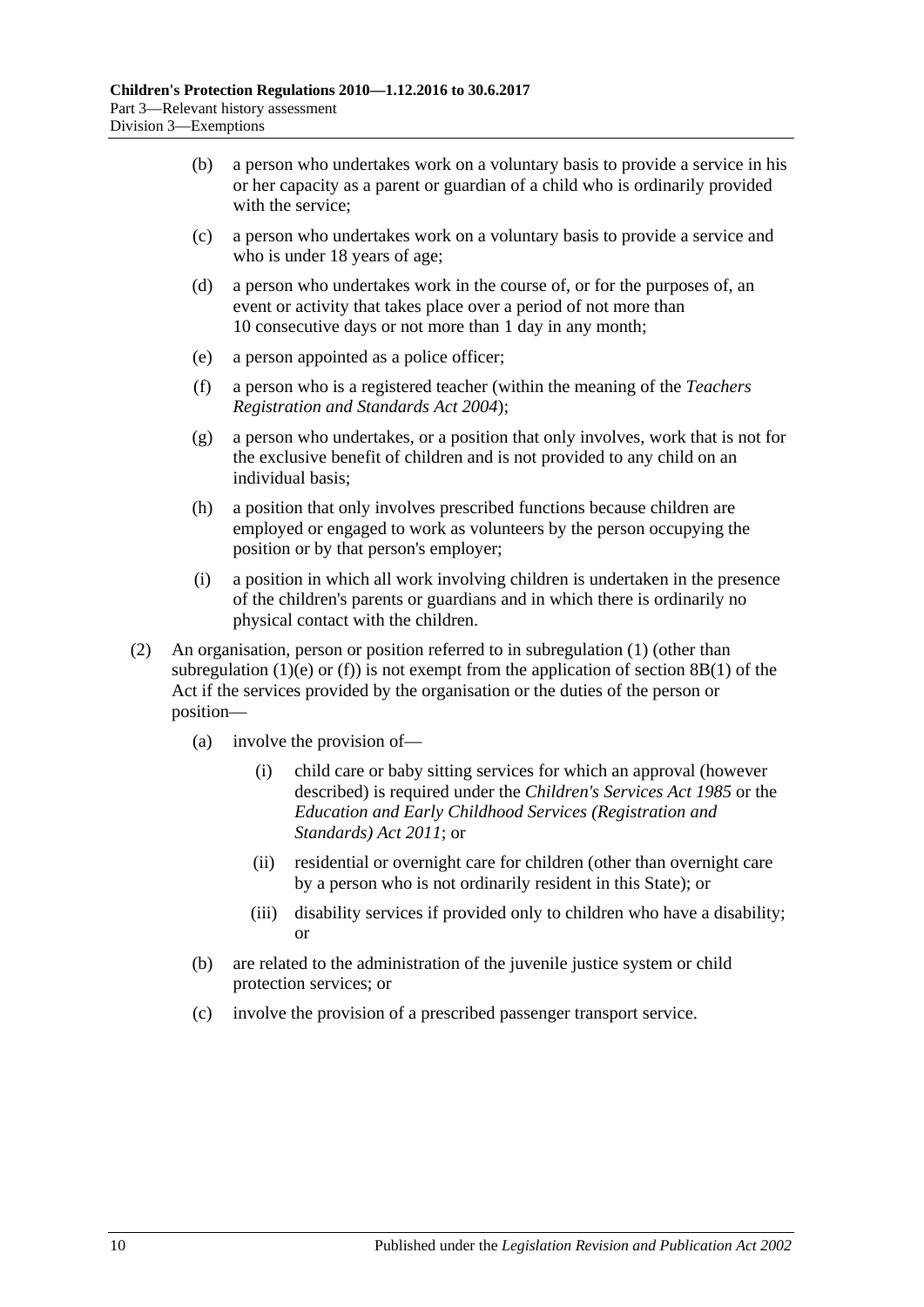# <span id="page-10-0"></span>**Part 4—Policies and procedures**

#### <span id="page-10-1"></span>**15—Obligations of certain organisations**

For the purposes of section  $8C(2)(b)$  of the Act, policies and procedures under section 8C must comply with such of the following documents as may be published from time to time by the Chief Executive (insofar as such documents are applicable to the organisation):

- (a) codes of conduct and principles of good practice of a kind referred to in section 8A(a) of the Act;
- (b) standards of a kind referred to in section 8A(j) of the Act.

## <span id="page-10-2"></span>**Schedule 1—Fees**

#### <span id="page-10-3"></span>**1—Fees payable to authorised screening units**

- (1) Subject to [subclause](#page-10-6) (3), the fees set out in the table below are payable to an authorised screening unit for conducting a relevant history assessment under these regulations.
- (2) The fees set out in the table do not include any GST that may be payable in respect of a particular fee.
- <span id="page-10-6"></span>(3) An authorised screening unit may determine circumstances in which a fee payable to the unit may be waived or remitted.

|                                                                                                                                                                                           | Fee     |
|-------------------------------------------------------------------------------------------------------------------------------------------------------------------------------------------|---------|
| If the applicant satisfies the authorised screening unit that the relevant<br>position is a voluntary position or is a student placement arranged by or<br>through a tertiary institution | \$52.00 |
| In any other case                                                                                                                                                                         | \$94.00 |

## <span id="page-10-4"></span>**Schedule 2—Transitional provisions**

#### <span id="page-10-7"></span><span id="page-10-5"></span>**1—Certain documents taken to be certificates under regulation 8A**

- (1) Subject to this clause, a document issued by an authorised screening unit before the commencement of this clause and relating to an assessment of the criminal or relevant history of a specified person for the purposes of child related employment will be taken to be a certificate issued under [regulation](#page-4-1) 8A and—
	- (a) will continue in force in accordance with its terms; and
	- (b) will be taken to have been issued on the date of its original issue.

**Note—**

These documents are commonly referred to as clearance letters.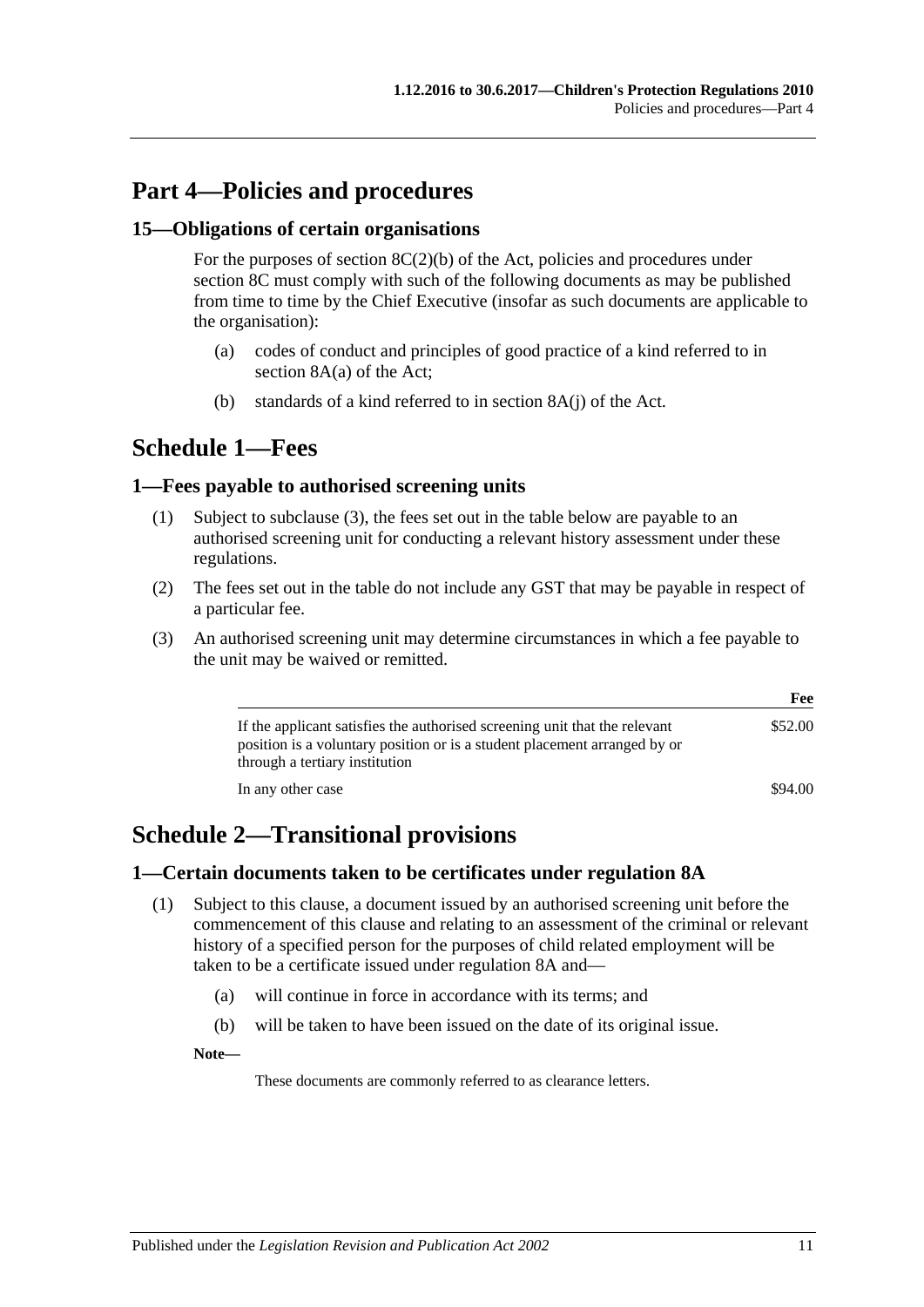(2) A document referred to in [subclause](#page-10-7) (1) that indicates that the person specified in the document is only suitable or authorised to perform specified prescribed functions (within the meaning of section 8B of the Act) is, by force of this subclause, void and of no effect.

**Note—**

These documents are commonly referred to as role specific clearance letters.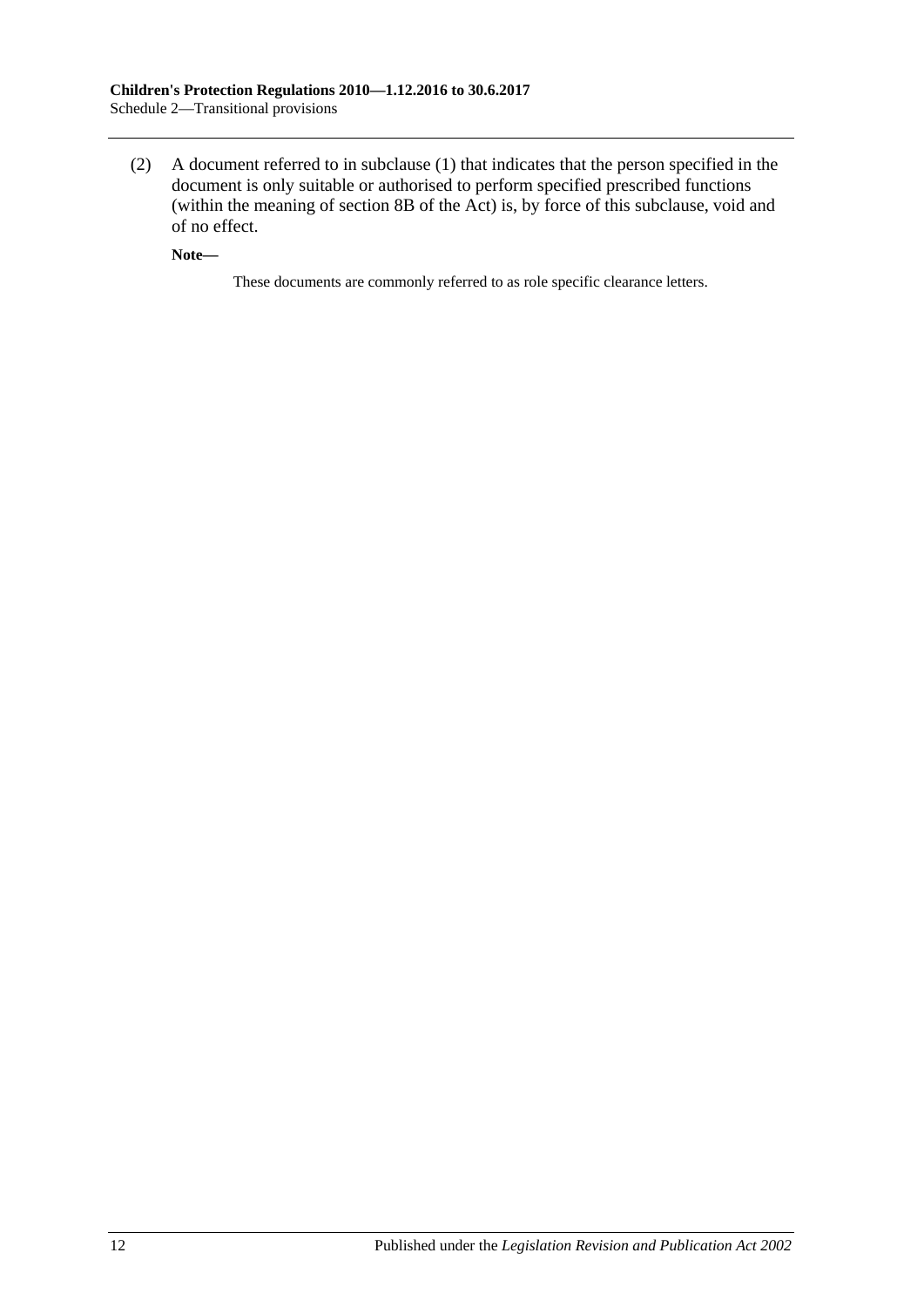# <span id="page-12-0"></span>**Legislative history**

## **Notes**

- Variations of this version that are uncommenced are not incorporated into the text.
- Please note—References in the legislation to other legislation or instruments or to titles of bodies or offices are not automatically updated as part of the program for the revision and publication of legislation and therefore may be obsolete.
- Earlier versions of these regulations (historical versions) are listed at the end of the legislative history.
- For further information relating to the Act and subordinate legislation made under the Act see the Index of South Australian Statutes or www.legislation.sa.gov.au.

## **Legislation revoked by principal regulations**

The *Children's Protection Regulations 2010* revoked the following:

*Children's Protection Regulations 2006*

## **Principal regulations and variations**

New entries appear in bold.

| Year No  |     | Reference                | Commencement             |
|----------|-----|--------------------------|--------------------------|
| 2010     | 176 | Gazette 29.7.2010 p3924  | $1.1.2011:$ r 2          |
| 2011 280 |     | Gazette 15.12.2011 p5075 | Pt 2 (r 4)-1.1.2012: r 2 |
| 2012 85  |     | Gazette 31.5.2012 p2367  | $1.7.2012$ : r 2         |
| 2013 131 |     | Gazette 6.6.2013 p2340   | $1.7.2013$ : r 2         |
| 2014 61  |     | Gazette 13.2.2014 p965   | $1.7.2014$ : r 2         |
| 2014 195 |     | Gazette 26.6.2014 p3072  | $1.7.2014$ : r 2         |
| 2014 283 |     | Gazette 11.12.2014 p6764 | $11.4.2015$ : r 2        |
| 2015 63  |     | Gazette 18.6.2015 p2559  | $1.7.2015$ : r 2         |
| 2015 251 |     | Gazette 17.12.2015 p5293 | $17.12.2015$ : r 2       |
| 2016 61  |     | Gazette 23.6.2016 p2158  | $1.7.2016$ : r 2         |
| 2016 170 |     | Gazette 30.6.2016 p2788  | $1.7.2016$ : r 2         |
| 2016 269 |     | Gazette 24.11.2016 p4517 | 1.12.2016: $r2$          |
| 2017     | 116 | Gazette 22.6.2017 p2307  | $1.7.2017$ : r 2         |

## **Provisions varied**

New entries appear in bold.

Entries that relate to provisions that have been deleted appear in italics.

| Provision       | How varied                                                     | Commencement |
|-----------------|----------------------------------------------------------------|--------------|
| Pt <sub>1</sub> |                                                                |              |
| r <sub>2</sub>  | omitted under Legislation Revision and<br>Publication Act 2002 | 1.1.2012     |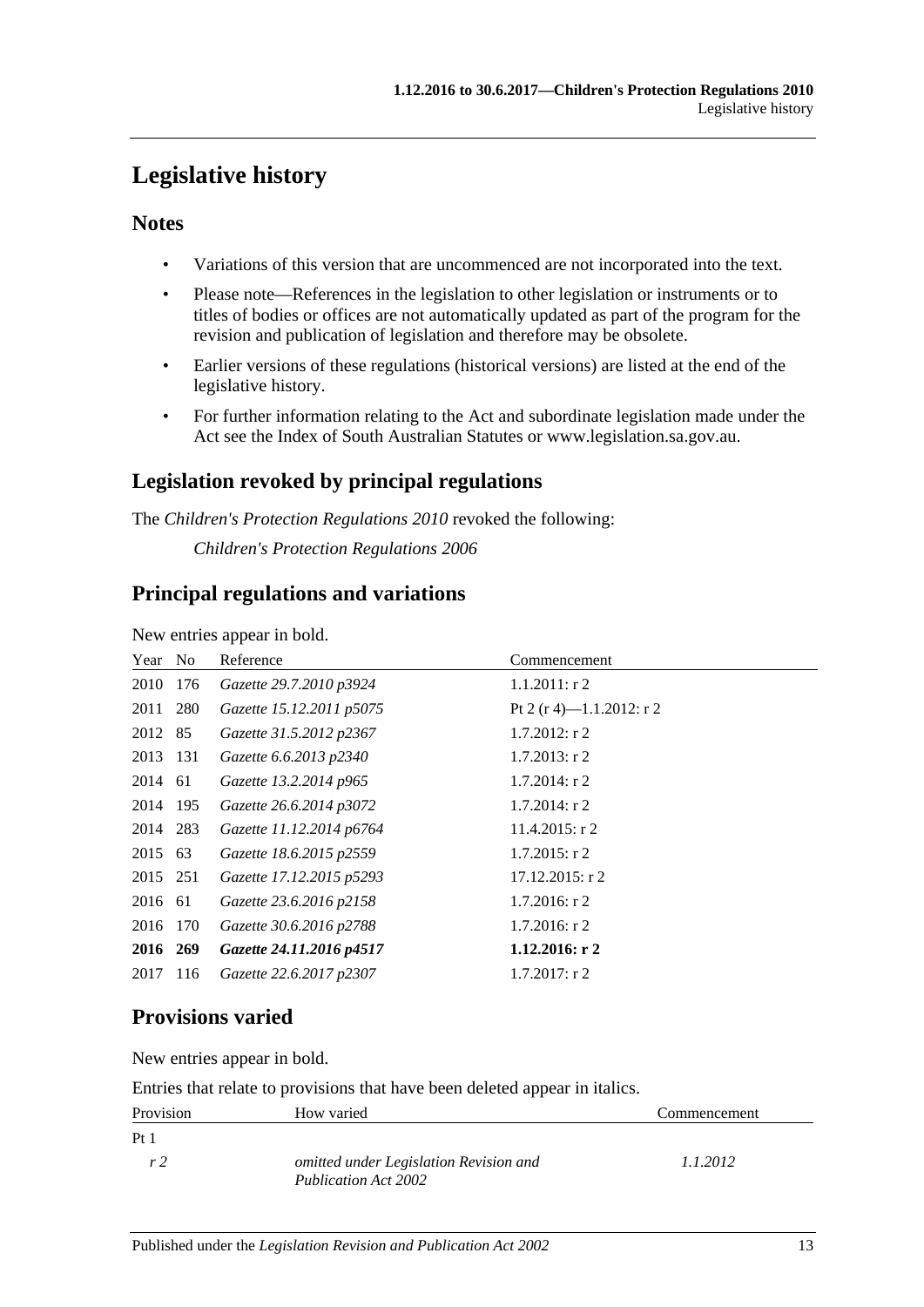r 3

| r3(1)                                                     | r 3 redesignated as r 3(1) by $61/2014$ r 4(4) | 1.7.2014   |  |  |
|-----------------------------------------------------------|------------------------------------------------|------------|--|--|
| <b>ACC</b>                                                | inserted by 170/2016 r 4                       | 1.7.2016   |  |  |
| authorised<br>screening unit                              | varied by $61/2014$ r 4(1)                     | 1.7.2014   |  |  |
| child-related<br>employment<br>screening                  | varied by 251/2015 r 4(1)                      | 17.12.2015 |  |  |
| disability                                                | inserted by $61/2014$ r 4(2)                   | 1.7.2014   |  |  |
| disability services                                       | inserted by $61/2014$ r 4(2)                   | 1.7.2014   |  |  |
| interstate spent<br>conviction                            | inserted by $61/2014$ r 4(3)                   | 1.7.2014   |  |  |
| prescribed<br>passenger transport<br>service              | inserted by $251/2015$ r 4(2)                  | 17.12.2015 |  |  |
| responsible<br>authority                                  | deleted by $61/2014$ r $4(3)$                  | 1.7.2014   |  |  |
| vehicle                                                   | inserted by $251/2015$ r 4(2)                  | 17.12.2015 |  |  |
| r3(2)                                                     | inserted by $61/2014$ r 4(4)                   | 1.7.2014   |  |  |
|                                                           | varied by 283/2014 r 4                         | 11.4.2015  |  |  |
| $r \cdot 3(3)$                                            | inserted by $61/2014$ r 4(4)                   | 1.7.2014   |  |  |
| Pt 2                                                      |                                                |            |  |  |
| r4                                                        |                                                |            |  |  |
| r(4(1))                                                   | varied by 269/2016 r 4(1)–(3)                  | 1.12.2016  |  |  |
| r(4(2)                                                    | deleted by $269/2016r$ 4(4)                    | 1.12.2016  |  |  |
| r <sub>5</sub>                                            | varied by 61/2014 r 5                          | 1.7.2014   |  |  |
|                                                           | varied by 269/2016 r 5                         | 1.12.2016  |  |  |
| $Pt\,3$                                                   |                                                |            |  |  |
| heading                                                   | varied by 61/2014 r 6                          | 1.7.2014   |  |  |
| Pt 3 Div 1                                                |                                                |            |  |  |
| heading                                                   | varied by 61/2014 r 7                          | 1.7.2014   |  |  |
| r 6                                                       |                                                |            |  |  |
| r(6(1))                                                   | varied by $61/2014$ r $8(1)$ —(5)              | 1.7.2014   |  |  |
|                                                           | varied by 283/2014 r 5(1), (2)                 | 11.4.2015  |  |  |
|                                                           | varied by 251/2015 r 5(1)                      | 17.12.2015 |  |  |
|                                                           | varied by 170/2016 r 5(1)                      | 1.7.2016   |  |  |
| r 6(1aa)                                                  | inserted by 251/2015 r 5(2)                    | 17.12.2015 |  |  |
| r 6(1a)                                                   | inserted by 283/2014 r 5(3)                    | 11.4.2015  |  |  |
|                                                           | substituted by $170/2016$ r $5(2)$             | 1.7.2016   |  |  |
| r 6(1b)                                                   | inserted by 283/2014 r 5(3)                    | 11.4.2015  |  |  |
|                                                           | varied by 170/2016 r 5(3)                      | 1.7.2016   |  |  |
| r(6(2)                                                    |                                                |            |  |  |
| prescribed evidence varied by 170/2016 r 5(4)<br>1.7.2016 |                                                |            |  |  |
| r <sub>7</sub>                                            |                                                |            |  |  |
| r7(1)                                                     | substituted by $61/2014$ r $9(1)$              | 1.7.2014   |  |  |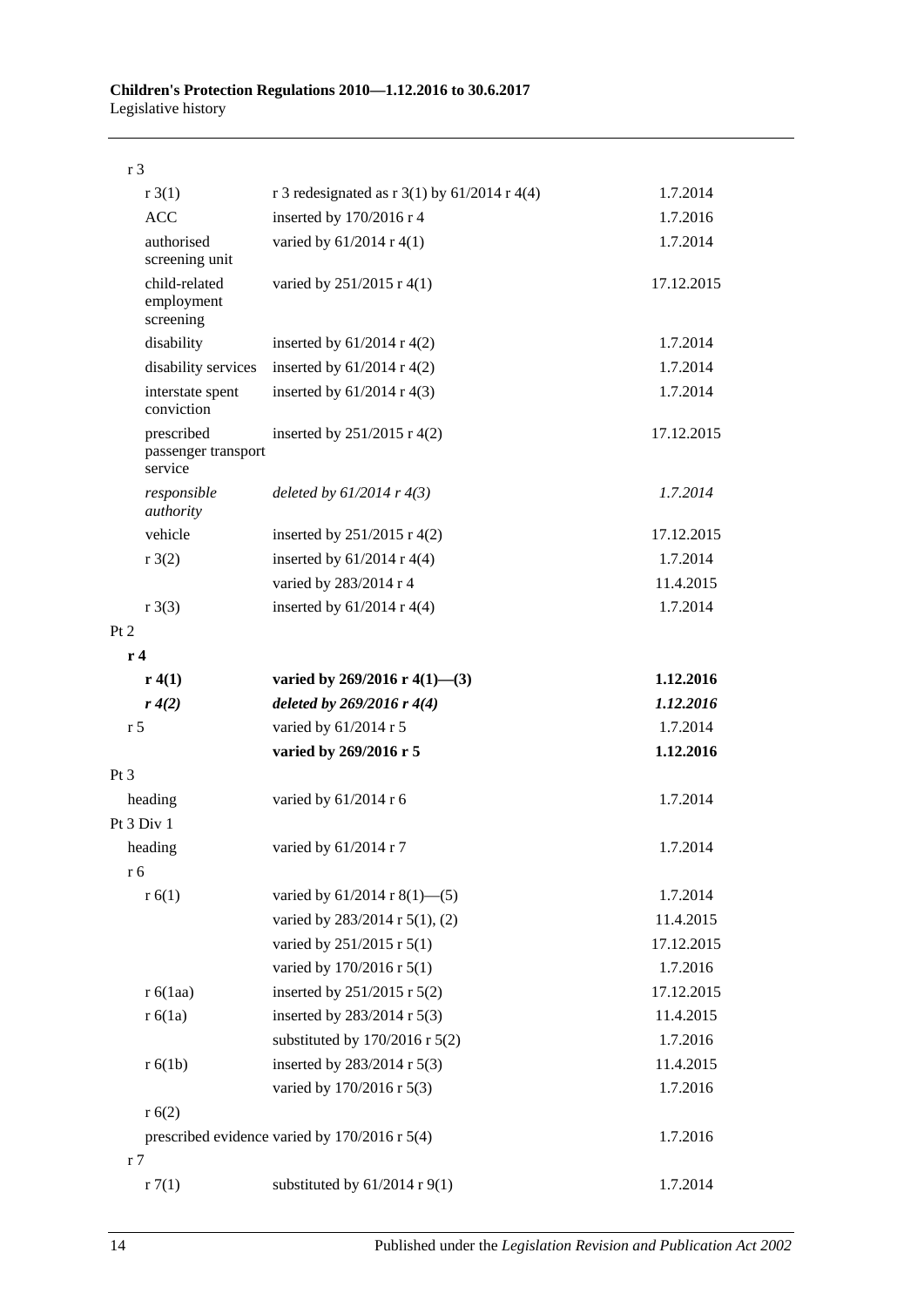|                                          | varied by 283/2014 r 6                                                | 11.4.2015  |
|------------------------------------------|-----------------------------------------------------------------------|------------|
| r7(3)                                    | inserted by $61/2014$ r 9(2)                                          | 1.7.2014   |
| $\,$ r $\,$                              | substituted by 61/2014 r 10                                           | 1.7.2014   |
|                                          | varied by 251/2015 r 6                                                | 17.12.2015 |
| r 8A                                     | inserted by 283/2014 r 7                                              | 11.4.2015  |
| r 9                                      | varied by 61/2014 r 11(1)                                             | 1.7.2014   |
|                                          | (a) deleted by $61/2014$ r $11(2)$                                    | 1.7.2014   |
| r10                                      | varied by 269/2016 r 6                                                | 1.12.2016  |
| r 10A                                    | inserted by 61/2014 r 12                                              | 1.7.2014   |
| r 10A(1)                                 | substituted by 251/2015 r 7                                           | 17.12.2015 |
| r 10B                                    | inserted by 61/2014 r 12                                              | 1.7.2014   |
| r11A                                     |                                                                       |            |
| r11A(1)                                  | r 11A inserted by 283/2014 r 8                                        | 11.4.2015  |
|                                          | r 11A redesignated as $r 11A(1)$ by 251/2015 r 8                      | 17.12.2015 |
| r 11A(2)                                 | inserted by 251/2015 r 8                                              | 17.12.2015 |
| r 11B                                    | inserted by 283/2014 r 8                                              | 11.4.2015  |
| r 11B(2)                                 | varied by 170/2016 r 6                                                | 1.7.2016   |
| Pt 3 Div 2                               |                                                                       |            |
| r 12                                     |                                                                       |            |
| r12(1)                                   | varied by 61/2014 r 13(1), (2)                                        | 1.7.2014   |
| r12(2)                                   | substituted by $61/2014$ r 13(3)                                      | 1.7.2014   |
| r12(3)                                   | varied by 61/2014 r 13(4)                                             | 1.7.2014   |
| r12(4)                                   | inserted by 61/2014 r 13(5)                                           | 1.7.2014   |
| r 13                                     |                                                                       |            |
| $r 13(1)$ and (2)                        | varied by 61/2014 r 14                                                | 1.7.2014   |
| Pt 3 Div 3                               |                                                                       |            |
| r14                                      |                                                                       |            |
| r 14(1)                                  | varied by 61/2014 r 15(1)                                             | 1.7.2014   |
| r $14(2)$                                | varied by 280/2011 r 4                                                | 1.1.2012   |
|                                          | varied by 61/2014 r 15(1)                                             | 1.7.2014   |
|                                          | varied by 251/2015 r 9                                                | 17.12.2015 |
| r 14(3)                                  | deleted by $61/2014$ r $15(2)$                                        | 1.7.2014   |
| Sch 1                                    | substituted by 85/2012 r 4                                            | 1.7.2012   |
|                                          | substituted by 131/2013 r 4                                           | 1.7.2013   |
| cl 1                                     | varied by 195/2014 r 4(1), (2)                                        | 1.7.2014   |
|                                          | varied by 63/2015 r 4(1), (2)                                         | 1.7.2015   |
|                                          | varied by 61/2016 r 4(1), (2)                                         | 1.7.2016   |
| cl $1(1)$                                | varied by 283/2014 r 9                                                | 11.4.2015  |
| Sch 2 before substitution<br>by 283/2014 |                                                                       |            |
| PtI                                      | omitted under Legislation Revision and<br><b>Publication Act 2002</b> | 1.1.2012   |
| Sch 2                                    | substituted by 283/2014 r 10                                          | 11.4.2015  |